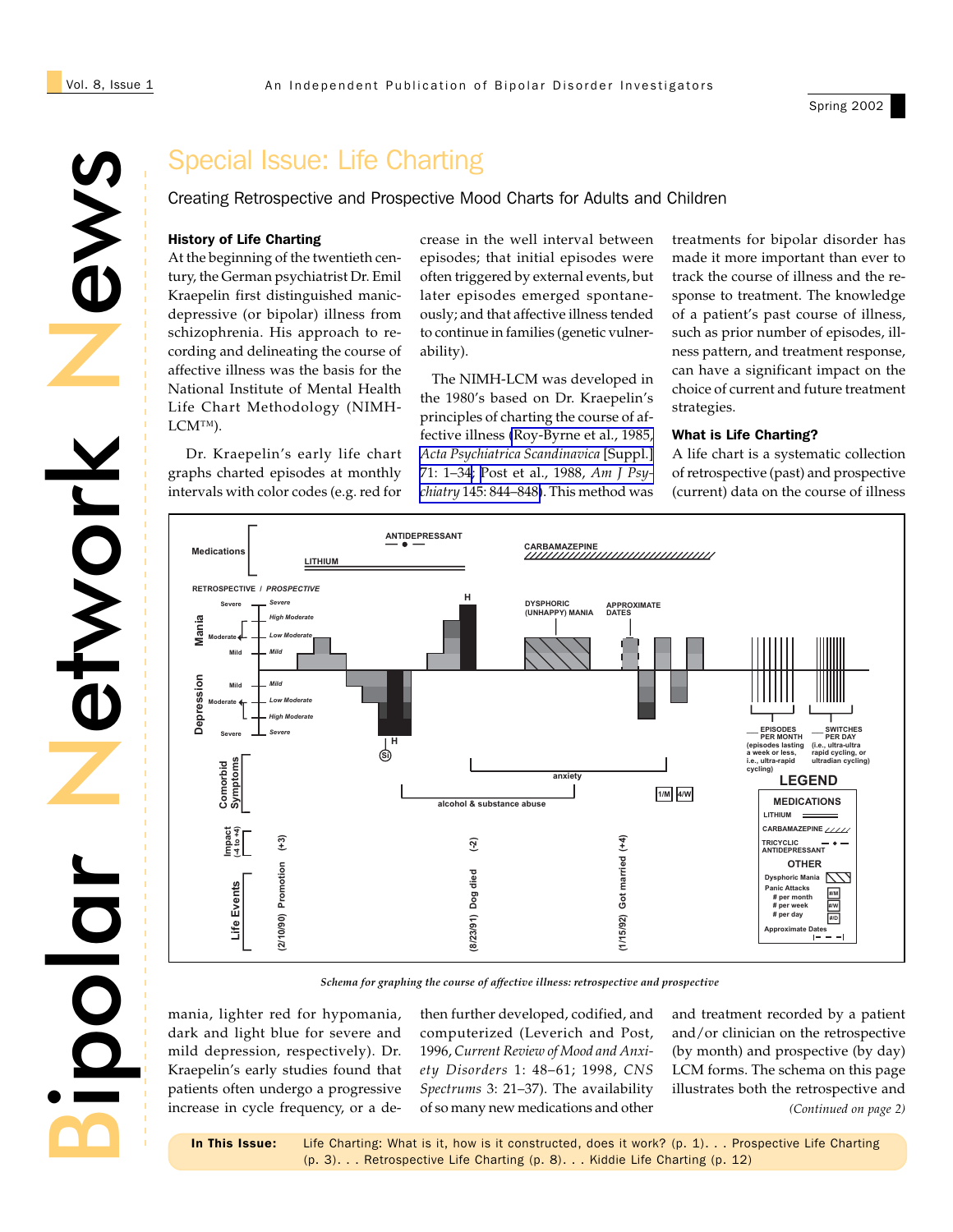#### Special Issue: Life Charting *(Continued from page 1)*

prospective principles of recording the longitudinal course of illness.

 On the schema, the horizontal line across the middle of the chart represents the baseline (euthymia, neither depressed nor hypomanic or manic) and the dateline. Retrospective life charting is done monthly and prospective ratings are done daily. Hypomania and mania are charted above the dateline, and depression is charted below the dateline, creating a graphical picture of mood fluctuations above and below normal over time. Any hospitalization (for mood) is considered a severe episode and is completely darkened for easy recognition.

 Dotted lines represent estimated episodes (unsure of date). Ultra-rapid (four or more episodes per week) or ultradian (rapid mood shifts within a day) cycling is indicated by vertical lines. Treatments, including medications and psychotherapy, are charted above the top of the mania section. Comorbid symptoms, such as alcohol and/or substance abuse, anxiety, panic attacks, and others are recorded below the depression section. Significant life events are charted below the comorbidity section with an impact

#### Bipolar Network News

**Editor-in-Chief:** Associate Editor: Production & Design:<br>
Robert M. Post. MD Gabriele S. Leverich, MSW Chris S. Gavin Gabriele S. Leverich, MSW

The *BNN* is published three times a year by investigators working with patients with bipolar disorder to better understand the long-term course and treatment of the illness. The newsletter is available free of charge to all who request it. Although the editors of the *BNN* have made every effort to report accurate information, much of the work detailed here is in summary or prepublication form, and therefore cannot be taken as verified data. The *BNN* can thus assume no liability for errors of fact, omission, or lack of balance. Patients should consult with their physicians, and physicians with the published literature, before making any treatment decisions based on information given in this issue or in any issue of the *BNN*.

Publication of the *BNN* is made possible by an unrestricted grant from Janssen Pharmaceutica (http://us.janssen.com), a division of the Johnson and Johnson company.

The opinions expressed in the *BNN* are solely those of the editors, and do not represent the views of the National Institute of Mental Health or any other scientific entity or foundation. For any comments or suggestions you may have, or to be placed on the mailing list, please contact us at:

## **Bipolar Network News**<br>NIMH

10 Center Drive MSC 1272<br>Bldg. 10. Room 3S239 Bethesda, MD 20892-1272 Telephone: (301) 435-2529<br>Fax: (301) 402-0052 Website: www.bipolarnews.org rating from  $-4$  (very negative) to  $+4$ (very positive), with 0 representing no impact.

 The details of completing a retrospective, prospective, or kiddie life chart are outlined in detail on the following pages. Making copies of the blank forms in this issue of the *BNN* will provide you with the opportunity to continually chart your (or your children's) bipolar illness today and into the future.

#### Does Life Charting Work?

Hundreds of patients have used the NIMH-LCM successfully to keep track of their illness. Many different patterns of illness were unknown to both patients and their physicians before a life chart was constructed. The life chart also provides a portable psychiatric history for patients, useful when changing treatment providers or settings.

 Is life charting accurate, however? In other words, is life charting consistent and dependable when repeated (reliability), and does it measure what it is supposed to measure (validity)?

 Two different studies have confirmed both the validity and reliability of the NIMH-LCM. In 1997, [Denicoff](http://www.ncbi.nlm.nih.gov/entrez/query.fcgi?cmd=Retrieve&db=PubMed&list_uids=9368200&dopt=Abstract) et al. (*[J Psychiatric Res](http://www.ncbi.nlm.nih.gov/entrez/query.fcgi?cmd=Retrieve&db=PubMed&list_uids=9368200&dopt=Abstract)*; 31: 593–603) found that the Prospective Life Chart (LCM-p) reliability was extremely consistent between two different raters in 27 bipolar patients, over a two-week period of daily ratings by each rater. To assess validity, Denicoff et al. correlated LCM-p depression and mania ratings with other more established rating scales, such as the Hamilton Rating Scale for Depression (HRSD), the Beck Depression Inventory (BDI), the Young Mania Rating Scale (YMRS), and the Global Assessment Scale (GAS). They found statistically significant correlations between the LCM-p depression ratings and the two depression scales (HRSD and BDI), between the LCM-p mania ratings and the YMRS, and between the LCM-p average severity rating and the GAS.

 In a second study (*[Psychological Med](http://www.ncbi.nlm.nih.gov/entrez/query.fcgi?cmd=Retrieve&db=PubMed&list_uids=11097079&dopt=Abstract)* [2000; 30: 1391–1397\)](http://www.ncbi.nlm.nih.gov/entrez/query.fcgi?cmd=Retrieve&db=PubMed&list_uids=11097079&dopt=Abstract), Denicoff et al. compared LCM-p ratings in 270 bipolar patients to the Inventory of Depressive Symptomatology-clinician rated (IDS-C) scale, the YMRS, and the Global Assessment of Functioning (GAF) scale. Again, the validity of the NIMH-LCM was confirmed, this time in a study with a much larger number of patients. Statistically significant correlations were found between severity of depression ratings on the LCM-p and the IDS-C, between LCMp mania ratings and the YMRS, and between LCM-p average severity of illness ratings and the GAF.

 A study of the NIMH-LCM in the Netherlands found that most of the patients found it worthwhile, and were able to complete their life charts with minimal outside assistance ([Honig et al., 2001;](http://www.ncbi.nlm.nih.gov/entrez/query.fcgi?cmd=Retrieve&db=PubMed&list_uids=11311838&dopt=Abstract) *Patient Education [and Counseling](http://www.ncbi.nlm.nih.gov/entrez/query.fcgi?cmd=Retrieve&db=PubMed&list_uids=11311838&dopt=Abstract)* 43: 43–48). ■



Retrospective and prospective life chart forms and instruction manuals for clinicians, patients, and parents of bipolar children or adolescents will soon be available online for you to view or print out.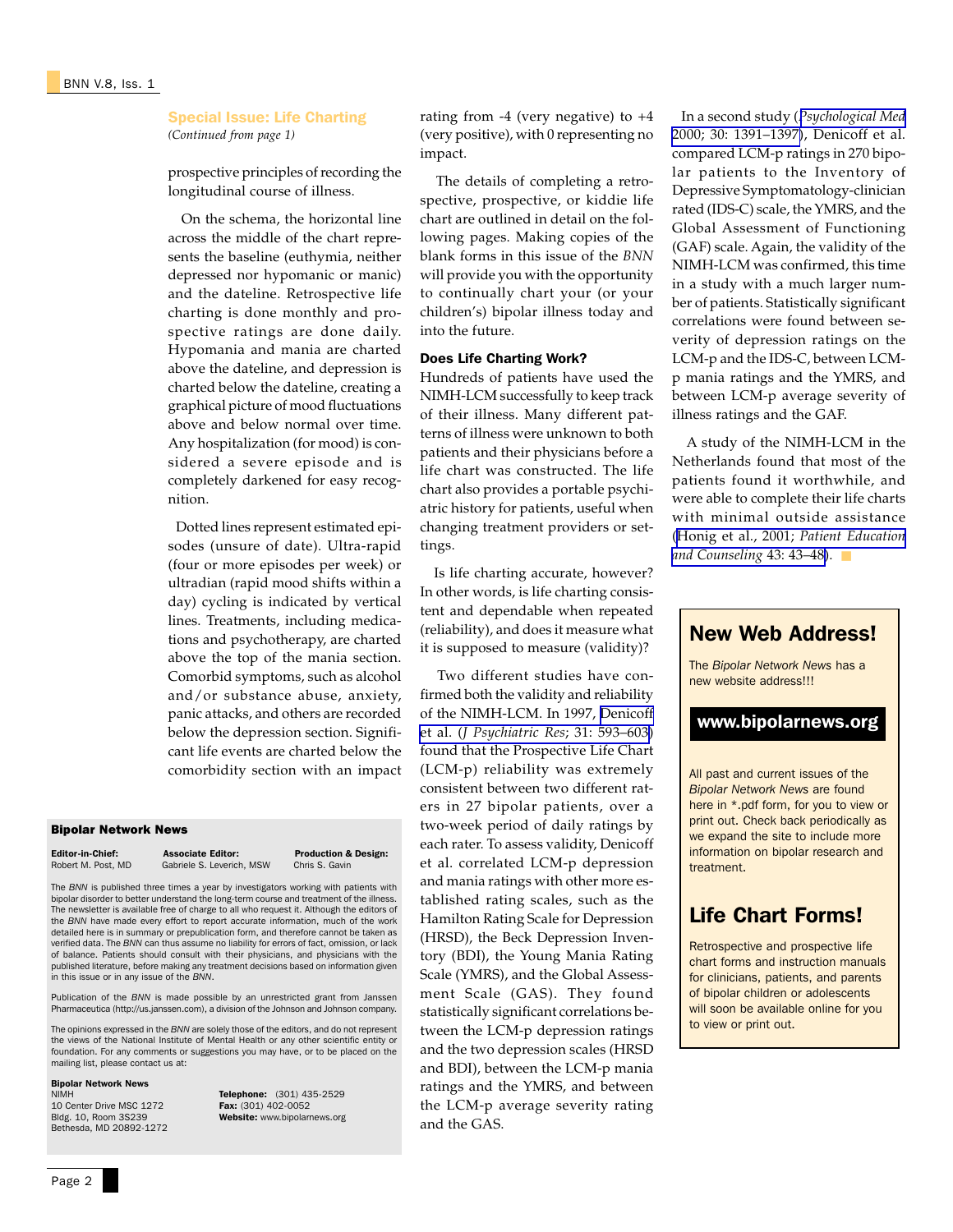# Life Chart Highlight

Prospective Life Chart - Self Version

#### Introduction

We hope that learning how to chart your own course of illness will be useful and will make it easier for you and your physician to evaluate how well a medication or treatment works for you and which are the most effective for you in the short and long-term management of your illness.

 Starting your daily ratings now as part of your current treatment while also constructing a retrospective Life Chart of your past course of illness (as your time allows, p. 8), will create a *Portable Psychiatric History* that is available to you and your physician at all times as a comprehensive overview of the course of your illness and its response to treatment. Also, life charts can be very valuable should you transfer to a different treatment setting or wish to obtain a consultation regarding further treatment options.

 This life chart guide introduces you to the current, daily (*i.e., prospective)* charting of your mood and functioning and provides guidelines for using the NIMH-LCM™ Self-Rated Prospective form (LCM- S/P) on a daily basis.

 Think of the life chart as a way of sketching an outline of your past and current course of illness in the form of a simple, continuous graph that can visually record manic and depressive episodes and hospitalizations you have experienced, medications you have taken, and important things that have happened in your life.

#### Charting Your Illness

The LCM- S/P uses daily ratings of mood and functioning along with entry of the total number of tablets of medications taken each day to track the course and treatment of your affective illness. Each box on the form represents one day and each form provides for ratings for one month. An example of a completed prospective life chart is given on page 5 as a guide.

 The daily rating, which is done at the end of each day, will only take a minute or two and can easily be completed together with taking your evening medications. This is useful not only in tracking the daily course of illness, but can also help you remember to take all your prescribed medications for the day. A blank prospective form is given on page 6 for you to fill out if you choose to do so. Consider making copies of the blank form before you fill it out, so you can continue your mood charting in the future. You can also find blank copies of the form at our website at **www.bipolarnews.org.**

#### *Graphing Episodes:*

The time line in the middle of the chart, (which also marks the **Days of the Month**), is called the baseline, which indicates a level or balanced mood state, i.e., no depression, hypomania or mania.

 Episodes of depression are drawn below the baseline and episodes of hypomania or mania are drawn above the baseline at four severity levels (mild, low moderate, high moderate, or severe). Severity is based on the level of functional impairment due to depressive, hypomanic, or manic mood symptoms in your usual social, educational, and occupational roles. Any hospitalization for mania or depression is rated at the most severe level and blackened in.

*Mood Scale:*

The prospective rating form provides a **mood scale** (on the left lower corner of the form) to assist 2



you in rating your daily mood with fine gradations. The scale is from 0- 100 (0 = most depressed you could imagine being; 50 = balanced or level mood; 100 = most energetic/activated/manic you could ever be).

 After you have rated your mood on this scale, you record the number you chose for the day in the row marked **Mood (0–100)**. For example, if today you felt moderately depressed you might rate your mood as 32 or 35, or if you felt mildly hypomanic, you might rate your mood as 54 or 57.

 You then assess how much your mood has affected your ability to function (for that day) in your usual roles at home, work, school or with friends. The level of functional impairment based on mood symptoms determines the severity of your episode, as described in detail in the following section.

#### *Assessing Episode Severity:*

**Functional impairment resulting from manic or depressive mood symptoms** has been employed as an effective and more consistent way of **measuring episode severity.** Episode severity has been categorized at four levels prospectively and for ease of use we have precoded the levels of episode severity at the left margin of the form. Tables with key words indicating the corresponding episode severity level are provided on page 7 to help you assess your level of hypomania, mania, or depression. 3

 The following guidelines have been established for rating the four levels of episode severity for the daily prospective life chart ratings. After you have determined the level of episode severity for that particular day, draw

*(Continued on page 4)*

#### ■ Tip:

It may help to identify and develop a short list of your typical symptoms associated with depressed and manic episodes. For example, for some people the best marker of hypomania may be increased energy, for others decreased need for sleep, for others increased sociability, phone calling or spending. Likewise, for depression, some people feel slow or apathetic while others feel agitated, some sleep more while others can't sleep much, some have the feeling that their mind is blank while others are plagued with depressive thoughts. Having your own list of your typical symptoms can serve as your own Early Warning System to help you and your doctor be more aware of any signs of reemergence of your illness.

■ If you feel comfortable sharing your key symptom list with selected people in your usual environment, such as family, friends, or a trusted co-worker, it can significantly contribute to your ability to stay well. Early warning symptoms of an impending breakthrough episode are sometimes ignored (possibly in the hope that things will get better on their own) or simply not recognized (particularly an impending manic breakthrough).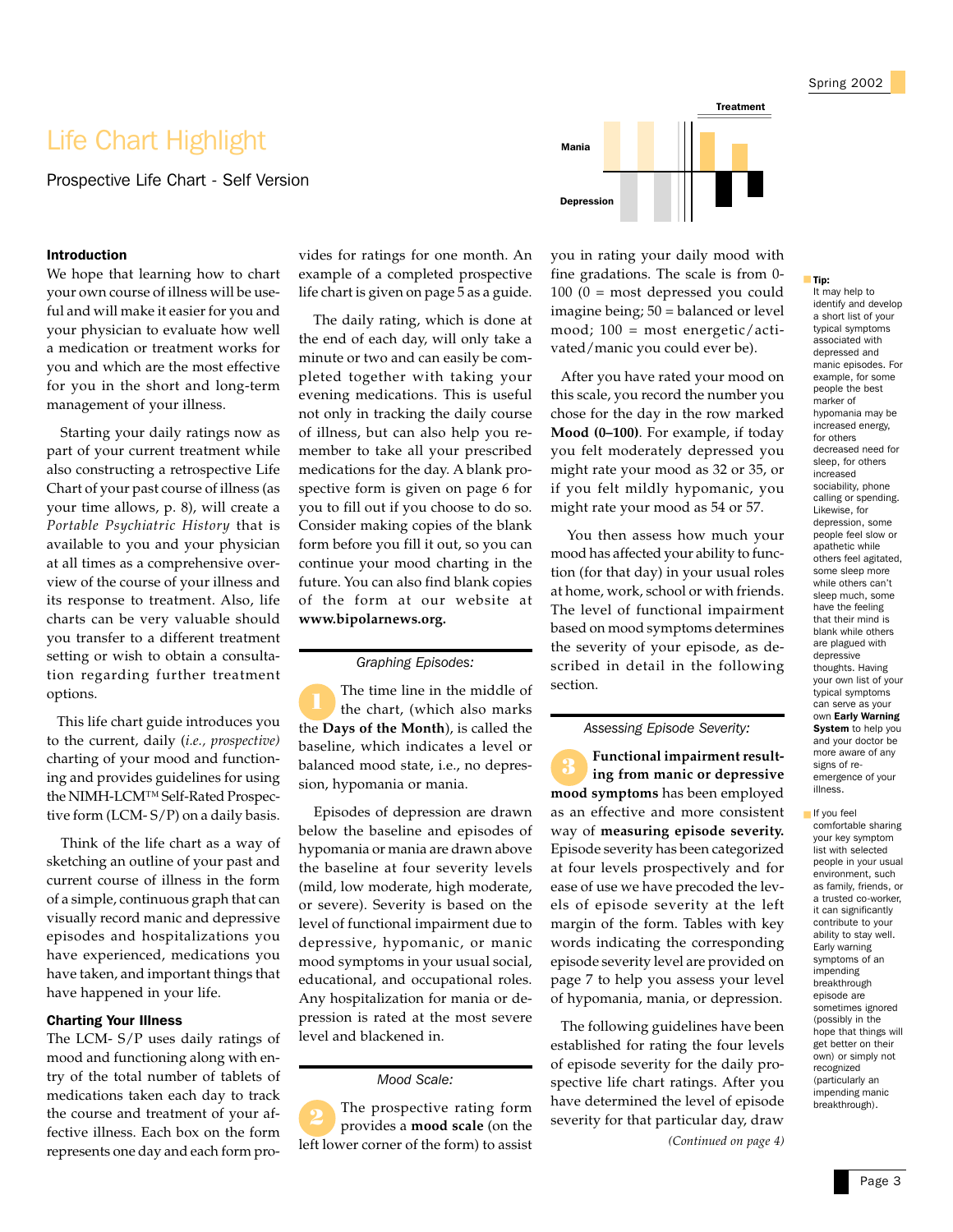The following list of life events has been helpful to many patients in completing the life events section. Many of these examples may be significant because they apply to you, or someone close to you. Death (spouse, close family member, child, friend) Major financial difficulties Business failure Loss of job Divorce

Marital separation Serious illness Unemployment Demotion Serious personal illness Lawsuit Increased arguments Separation Change in residence Relationship problems Holiday Vacation Sick pet Anniversaries Marriage Transportation problems Birth of a child Change in work conditions New job Engagement Accident Promotion

Tip:

■

#### Prospective Life Chart *(Continued from page 3)*

a solid line along the dots according to that level (mild, low moderate, high moderate, severe). For hypomania or mania, use the top edge of the box for the day you are rating; for depression, use the bottom edge of the box. For days you are euthymic (no hypomania, mania, or depression), draw a straight line through the day of the month, as shown in the example on page 5 (days 1–4, 12–14, and 28–31).

#### Hypomania and Mania:

 At the **mild level** of hypomania you may experience very mild symptoms such as decreased need for sleep, increased energy, some irritability or euphoria (elated, very happy mood), or an increase in the rate of thought, speech or sociability. At the mild level these symptoms have no negative impact and might even initially enhance your ability to function.

 At the **low moderate level** of mania you have some of the above symptoms to a somewhat greater degree with some added symptoms, you may begin to be less productive and more unfocused, and you get some feedback from family, friends, or coworkers that your behavior is different from your usual self.

 At the **high moderate level** of mania you may experience very significant symptoms such as very decreased need for sleep (or you may not sleep at all), a greatly increased level of energy, feeling all powerful or out of control, extremely rapid thoughts and speech, and a lot of feedback that your behavior is different or difficult. Friends, family, or coworkers express great concern about your ability to look after yourself or others, and others may appear angry or frustrated with your behavior.

 At the **highest or severe level** of the manic mood state there is an even greater increase in the above symptoms with much insistence by family and friends that you need medical attention, that your behavior is out of control, or they might take you to the hospital concerned that they and you cannot keep you safe any longer.

## Dysphoric Hypomania or Mania:

 If you experience increases in energy, activity, your rate of thinking and interactions (typical of hypomania or mania), but also with anger and irritability in the context of decreased need for sleep, you may be experiencing what is known as dysphoric hypomania or mania, which is experienced, at times, by about 40% of patients. On the high side of the mood scale (i.e., above 50 to 100), even if the activation feels driven, unpleasant, and is accompanied by anxiety, irritability, and anger, you are not slowed down or fatigued. Anxiety, irritability, anger and decreased sleep can also occur with agitated depression with pacing and ruminations, however, there is usually a sense of fatigue and slowness in responding.

 On days that you may experience such a dysphoric, unhappy, irritable hypomania or mania, please put a checkmark in the **Dysphoric Mania** box above the mania section of the life chart form (right below the **Hours Of Sleep** box**.**)

#### Depression:

 **Mild** depression represents a subjective sense of distress, a low mood, some social isolation, but you continue to function with little or no functional impairment.

 **Low moderate** depression indicates that functioning in your usual roles is more difficult due to depressive mood symptoms and requires extra time or effort (you have to push yourself to get things done).

 **High moderate** depression indicates that functioning is very difficult and requires great extra time or great extra effort with very marked difficulty in your usual routines.

 **Severe** depression means that you are unable to function in any one of your usual social and occupational roles, i.e., you are unable to get out of bed, go to school or work, or carry out any of your routine functions, and you require much extra care at home, or need to be hospitalized.

#### *Ultradian Cycling:*

At times you may experience what is called very fast, "ultradian" cycling within a day by switching mood states (A) or by experiencing significant switches within the same mood state (B) as described below.

## **(A) Cycling (switching) within a day between hypomania or mania and depression:**

 Sudden, distinct, and large mood changes within a single day are rated as a split mood rating indicating the most energized/manic mood for the day (for example 75), and the lowest mood for the day (for example 16). This split mood rating is entered in the **Mood (0 - 100)** box (located below the depression ratings) as 75/16. Each time the mood crosses from one mood state to another (i.e., from depression to hypomania or mania or from hypomania or mania to depression) within one day, this is counted as one mood switch. The number of times that the mood switches from one mood to the other is entered in the **Number of Mood Switches/Day** box.

## **(B) Cycling (switching) within a day within the same mood state:**

 Sudden, sharp and dramatic mood switches within a single day within one mood state (such as from very mild hypomania to mania and back) are also counted as a mood switch. The greatest amplitude (or range) of a sudden switch, for example, 85/54 for a switch within the manic range, (or, for instance, 41/12 for a switch within the depressive range), is recorded as a split mood rating and is entered in the **Mood (0 - 100)** box. The number of switches is then entered in the **Number of Mood Switches/Day** box.

 Please note that typical diurnal mood variation, i.e., worse in the *(Continued on page 7)*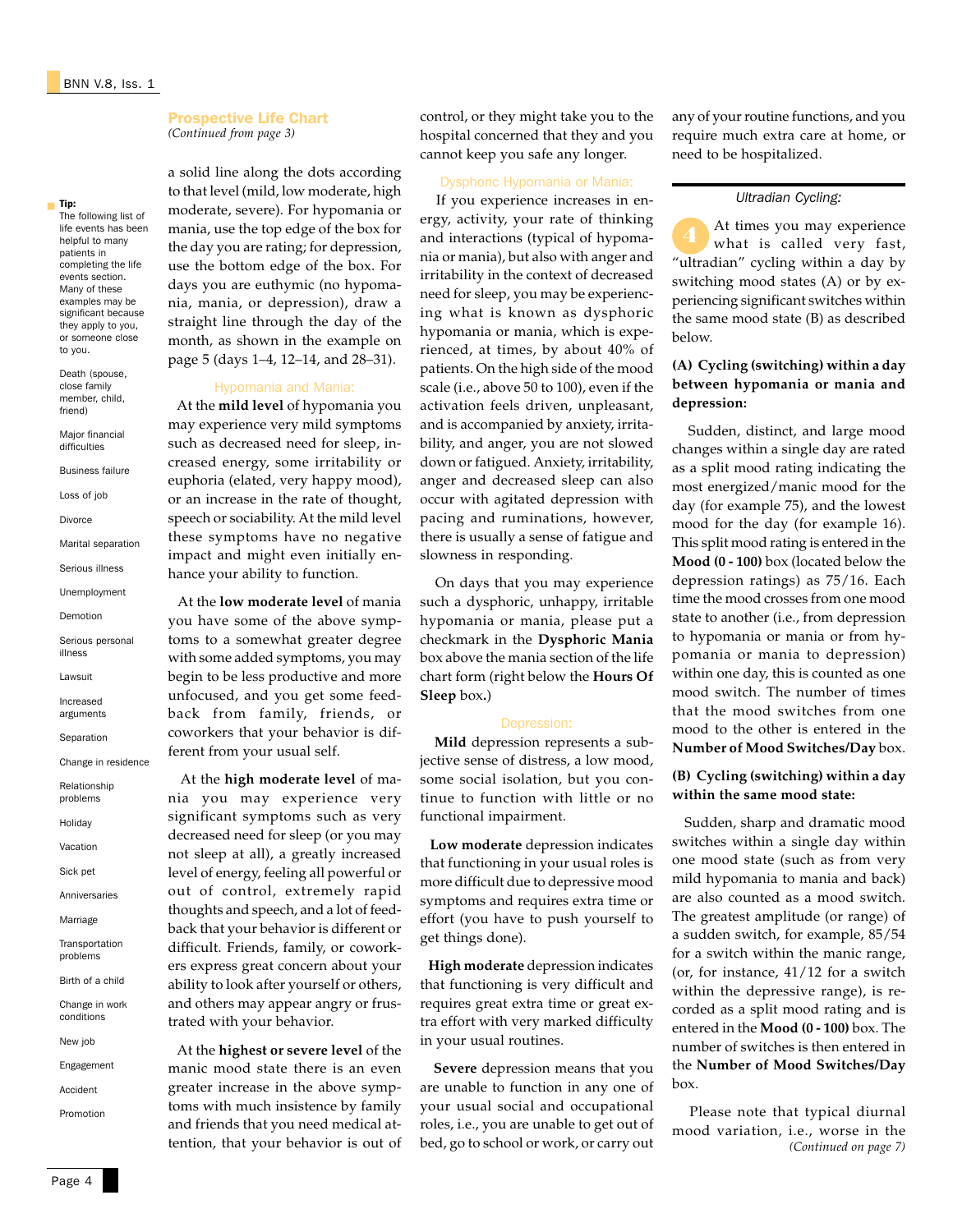## **NIMH-LCM<sup>™</sup> Self/PROSPECTIVE Ratings: The LCM-S/P<sup>™</sup>**



Days of Month

1 2 .3 .4 【5】(6)(7)(8)(9)10 · 11 · 12 · 13 · 14 · 15 · 16 · 17 · 18 · 19 · 20 · 21 · 22 · 23 · 24 · 25 · 26 · 27 · 28 · 29 · 30 · 31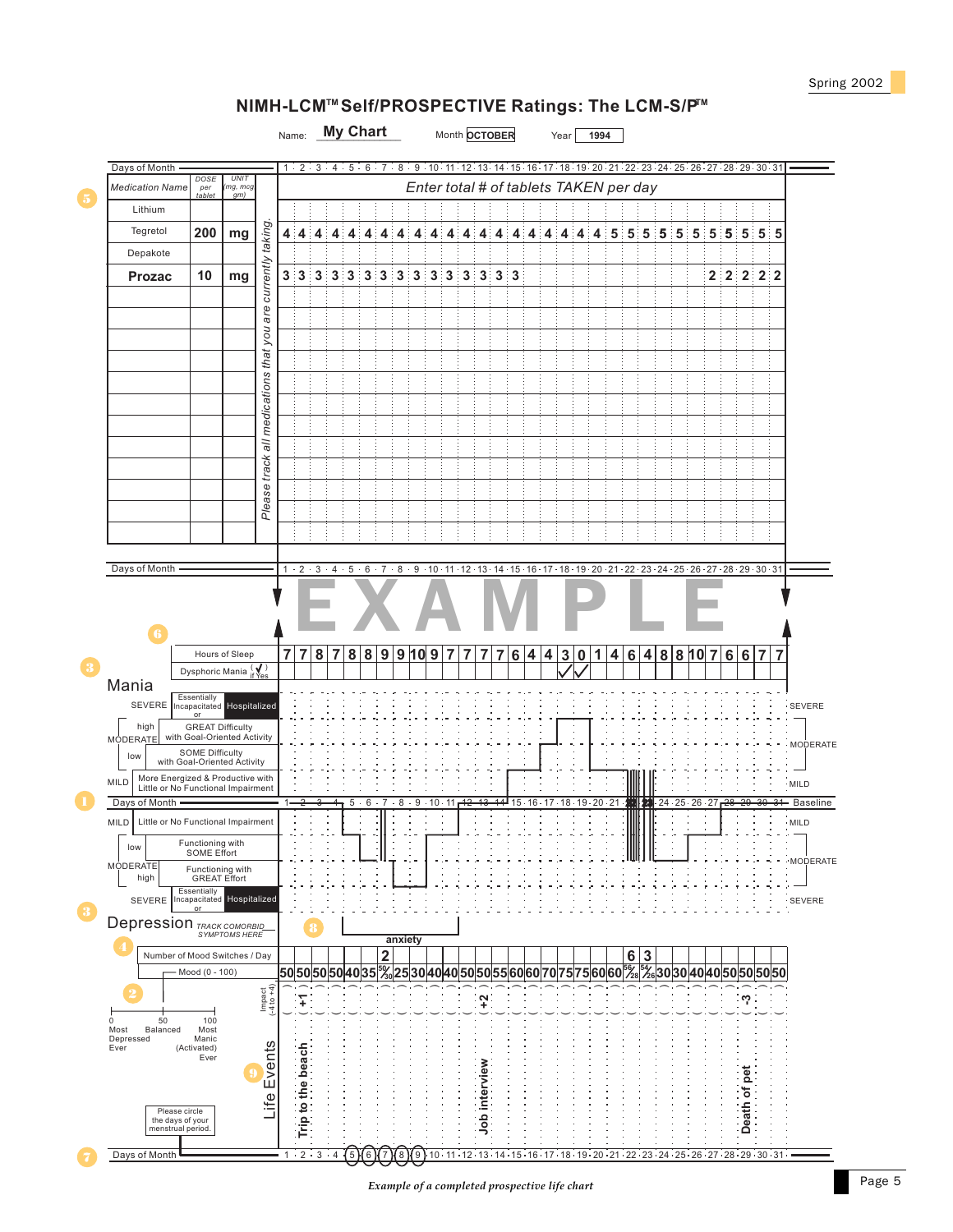## **NIMH-LCM<sup>™</sup>Self/PROSPECTIVE Ratings: The LCM-S/P<sup>™</sup>**

Name \_\_\_\_\_\_\_\_\_\_\_\_\_\_ Month \_\_\_\_\_\_\_\_\_\_\_\_\_\_\_ Year *LCM-SP Version 2-02 TM* Days of Month 1 2 3 4 5 6 7 8 9 10 11 12 13 14 15 16 17 18 19 20 21 22 23 24 25 26 27 28 29 30 31 *Medication Name*  $\begin{bmatrix} \cos E & \cos E \\ \cos E & \cos E \end{bmatrix}$  *Enter total # of tablets TAKEN per day UNIT (mg, mcg, gm) per tablet* Lithium taking. *Please track all medications that you are currently taking.* Tegretol Depakote you are currently all medications that Please track Days of Month - 1 2 3 4 5 6 7 8 9 10 11 12 13 14 15 16 17 18 19 20 21 22 23 24 25 26 27 28 29 30 31 Hours of Sleep Dysphoric Mania (✔) Mania Essentially Incapacitated Hospitalized SEVERE SEVERE or high GREAT Difficulty with Goal-Oriented Activity MODERATE MODERATE low SOME Difficulty with Goal-Oriented Activity MILD More Energized & Productive with Little or No Functional Impairment MILD Days of Month 2:3:4:5:6:7:8:9:10:11:12:13:14:15:16:17:18:19:20:21:22:23:24:25:26:27:28:29:30:31: Baseline 1 Little or No Functional Impairment MILD MILD low Functioning with SOME Effort MODERATE **MODERATE** Functioning with GREAT Effort high Essentially Incapacitated Hospitalized SEVERE SEVERE or Depression *TRACK COMORBID SYMPTOMS HERE* Number of Mood Switches / Day Mood (0 - 100) Impact (-4 to +4) (<br><br> ) (<br><br> ) (<br><br> ) (<br><br> ) ( ) (<br><br> ) ( ) (<br><br> ) ( ) (<br><br> ) ( ) (<br><br> ) (<br><br> ) ( ) (<br><br> ) ( ) (<br><br> ) (<br><br> ) ( ) (<br><br> ) ( ) (<br><br> ) ( ) (<br><br> ) ( ) (<br><br> ) (<br><br> ) (<br><br> ) (<br><br> ) ( ) (<br><br> ) 50 0 Most 100 Most Manic Balanced Depressed Life Events Life Events Ever (Activated) Ever Please circle the days of your menstrual period. Days of Month 1 : 2 : 3 : 4 : 5 : 6 : 7 : 8 : 9 :10 : 11 : 12 : 13 : 14 : 15 : 16 : 17 : 18 : 19 : 20 : 21 : 22 : 23 : 24 : 25 : 26 : 27 : 28 : 29 : 30 : 31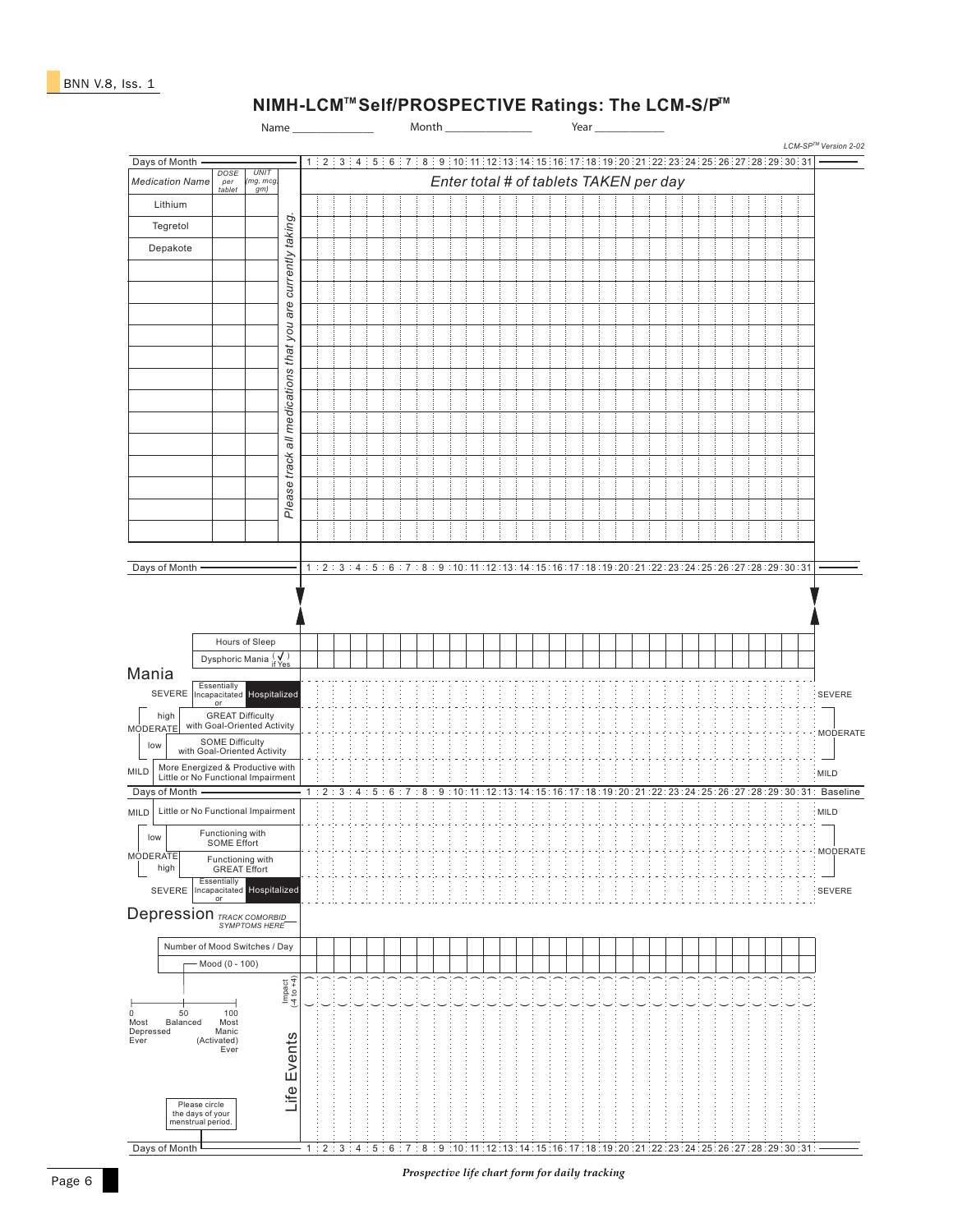#### Prospective Life Chart *(Continued from page 4)*

morning and a very gradual improvement during the day (or better in the morning with a gradual worsening as the day goes on) should not be counted as a mood switch.

 After counting and entering the number of mood switches per day you then rate how much your worst hypomanic, manic, and depressive symptoms of this day have affected your ability to function. Indicate the greatest functional impact of these manic and depressive switches by drawing vertical lines to the most severe impairment level reached, following the guidelines on the margin of the life chart rating form. For an example, see page 5, the 22nd and 23rd days of the month.

#### *Medications:*

Record each **medication and dose** in the left margin of the Medication Section. Enter the daily total number of tablets taken of each medication in the appropriate box (e.g., lithium, 300 mg, 3 tablets). This can best be done in the evening when you chart your mood and episode severity for the day, and will help you track your medications and make sure that you haven taken all your medications for the day. Three of the most common mood stabilizers (lithium, Tegretol® [carbamazepine], and Depakote® [valproate, valproic acid]) have already been entered in the medication section for your convenience.

#### *Hours of Sleep:*

**Hours of sleep** (rounded to the nearest whole hour) can be recorded in the appropriate box (above the mania section). If you slept, for example, 4.5 hours, round to the nearest whole hour, i.e., 5. Count only nighttime sleep and do not include naps you might have taken several hours after you got up.

#### *Menses:*

For premenopausal women, menses are tracked by **circling the days** of the menstrual periods at the bottom of the rating form (see example, bottom of page 5).

#### *Comorbid Symptoms:*

Record any other illness symptoms you may have experienced for days or all of this month, such as anxiety, number of panic attacks, alcohol use (i.e., number of drinks per day), binge eating, etc., in the space labeled **Track Comorbid Symptoms Here**. Please indicate start and stop dates of these symptoms with arrows pointing to the date line. 8

#### *Life Events:*

Record important life events you may have experienced on any of the days of the month in the **Life Events** section of the life chart.

 Also rate the expected impact each key life event had on a scale from +4 (extremely positive) to 0 (neutral) to - 4 (extremely negative) and enter your rating in the **Impact (-4 to +4)** box available for each day. When rating the impact of the event, please consider how desirable the event was, how much you felt the event was under your control, how expected or anticipated the event was (or how unexpectedly it happened), how potentially disruptive the event could be long-term, and how much it could potentially affect or lower your selfesteem. A list of life events is given in the left margin of page 4 to help you complete the life events section.

#### Summary

By completing your daily prospective ratings, you are generating an accurate and detailed picture of your illness and its response to treatment and relationship to stressors. This should be very helpful to you and your doctor in assessing the effectiveness of treatment and maintaining or changing it accordingly.

| Sample key words for levels of DEPRESSION |
|-------------------------------------------|
| and associated functional impairment      |

| <b>Types of Mood</b><br>and Vegetative Symptoms                                                                                                                                                                                                                                                                                                                                                                                                                | <b>Severity Level</b>                       | <b>Functional Impairment</b>                                                                                                                                                                                                                                                                                                                                                       |
|----------------------------------------------------------------------------------------------------------------------------------------------------------------------------------------------------------------------------------------------------------------------------------------------------------------------------------------------------------------------------------------------------------------------------------------------------------------|---------------------------------------------|------------------------------------------------------------------------------------------------------------------------------------------------------------------------------------------------------------------------------------------------------------------------------------------------------------------------------------------------------------------------------------|
| subjective distress<br>mild sad mood<br>not sharp, sluggish<br>"a hit off"<br>mild disinterest<br>sleep and appetite o.k.                                                                                                                                                                                                                                                                                                                                      | <b>MILD</b>                                 | minimal or no<br>٠<br>impairment: continue to<br>function well at work.<br>school, and home                                                                                                                                                                                                                                                                                        |
| depressed mood<br>hopeless<br>lack of interest<br>tearful<br>anxious<br>irritable<br>decreased concentration<br>decreased energy<br>decreased self-esteem<br>feelings of guilt, self-reproach<br>unable to enjoy things<br>no interest in pleasurable things<br>suicidal ideation.<br>sleep disturbance<br>appetite disturbance<br>physically slowed down<br>decreased sexual interest/activity<br>agitated<br>angry<br>socially withdrawn<br>isolates at home | <b>LOW MODERATE</b><br><b>HIGH MODERATE</b> | some extra effort needed<br>٠<br>to function<br>occasionally missing<br>٠<br>days from work or<br>school<br>noticeable impairment at<br>٠<br>work, school, or home<br>much extra effort needed<br>$\bullet$<br>to function<br>$\bullet$<br>very significant<br>impairment at work,<br>school, or home<br>missing many days from<br>٠<br>work or school,<br>barely scraping by<br>٠ |
| immobilized<br>lack of self care<br>poor eating<br>poor fluid intake<br>unable to dress<br>long speech delays, or mute<br>very agitated, pacing<br>very suicidal<br>cannot think or remember<br>false beliefs (delusions)<br>sensory distortions<br>(hallucinations)                                                                                                                                                                                           | <b>SEVERE</b>                               | not working<br>٠<br>not in school<br>٠<br>not functioning at home<br>٠<br>٠<br>cannot carry out any<br>routine activities<br>incapacitated at home<br>or<br>hospitalized                                                                                                                                                                                                           |

#### *Sample key words for levels of MANIA and associated functional impairment*

| <b>Types of Mood</b><br>and Vegetative Symptoms                                                                                                                                                                                                                                                                                                        | <b>Severity Level</b>                             | <b>Functional Impairment</b>                                                                                                                                                                                                                                                                                                                                            |
|--------------------------------------------------------------------------------------------------------------------------------------------------------------------------------------------------------------------------------------------------------------------------------------------------------------------------------------------------------|---------------------------------------------------|-------------------------------------------------------------------------------------------------------------------------------------------------------------------------------------------------------------------------------------------------------------------------------------------------------------------------------------------------------------------------|
| increased energy<br>increased activity<br>more social<br>enthusiastic, exuberant<br>irritable<br>talkative<br>feel more productive                                                                                                                                                                                                                     | <b>MILD</b>                                       | minimal or no<br>٠<br>impairment: continue to<br>function well at work,<br>school, and home<br>functioning may even<br>improve in some areas                                                                                                                                                                                                                            |
| euphoric<br>irritable<br>intrusive<br>hypertalkative<br>disruptive<br>insistent<br>overinvolved<br>decreased need for sleep<br>increased energy<br>pressured<br>flight of ideas<br>very distractible<br>increased spending<br>speeding<br>uncomfortably driven<br>increased sexual<br>interest/activity<br>promiscuous<br>grandiose<br>may be reckless | LOW<br><b>MODERATE</b><br>HIGH<br><b>MODERATE</b> | difficulty with goal-<br>oriented activity<br>feel productive but may<br>$\bullet$<br>not be (e.g., starting many<br>projects without<br>finishing)<br>get in trouble with work,<br>school, family<br>others comment about<br>٠<br>hehavior<br>can't focus<br>others angry/frustrated<br>with you<br>poor judgment<br>great difficulty with goal<br>oriented activities |
| need little or no sleep<br>feel out of control<br>explosive<br>feel all powerful<br>invincible<br>angry<br>potentially violent<br>excessive energy<br>extremely driven<br>reckless<br>see or hear things not there                                                                                                                                     | <b>SEVERE</b>                                     | close supervision needed<br>٠<br>asked to leave work or<br>٠<br>school<br>unable to function with<br>٠<br>any goal-oriented activity<br>bizarre behavior or<br>$\bullet$<br>decisions<br>family and friends insist<br>that you get help<br>in trouble with the law<br>hospitalized                                                                                      |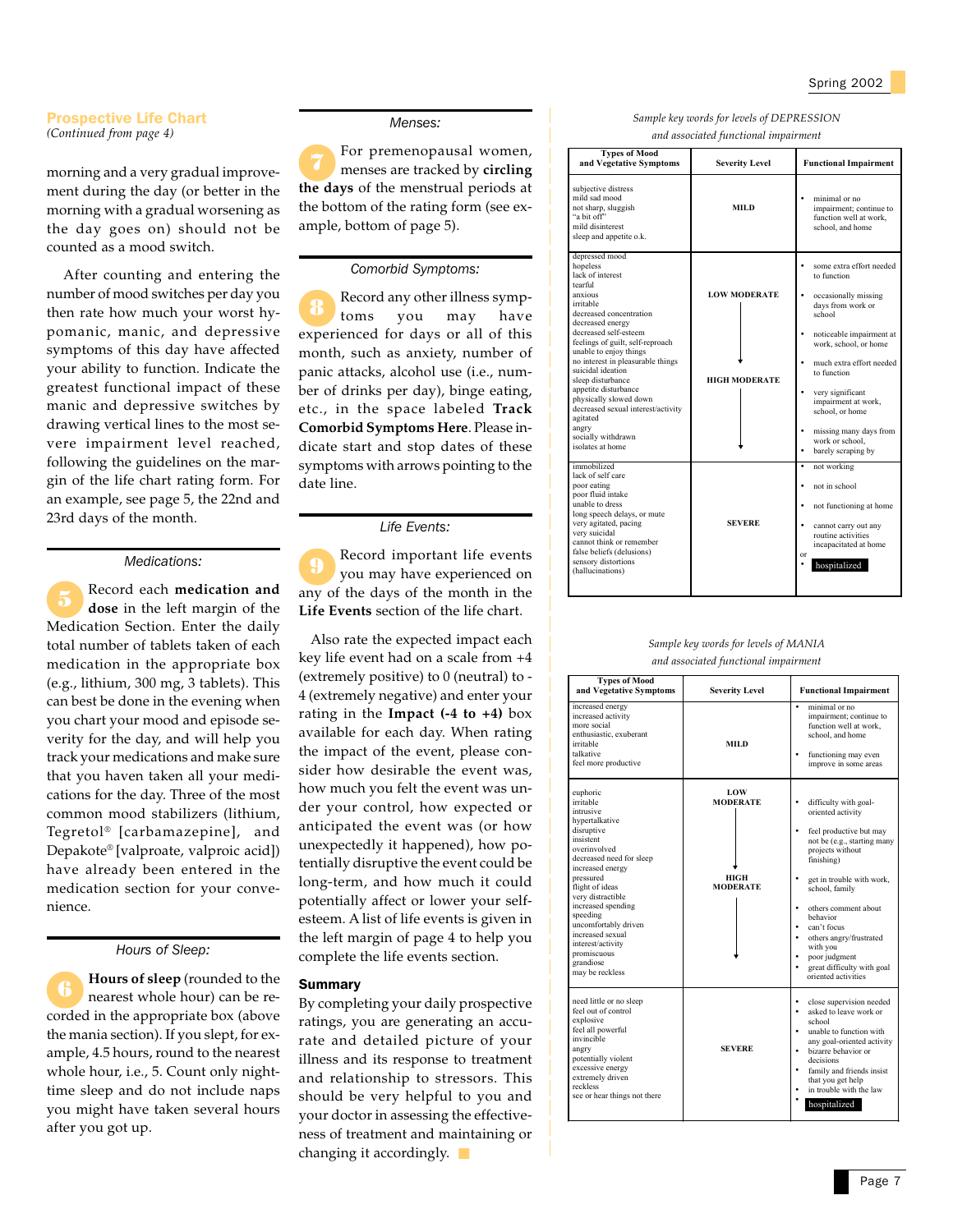## Life Chart Highlight

Retrospective Life Chart - Self Version

## Introduction

In the past you have probably been asked many questions about your illness by doctors or therapists who have worked with you, and by family members or friends who were concerned about your well-being. The retrospective life chart can be a very valuable tool in helping you organize and visually present many important aspects of the past course of your illness.

 Ask your family and friends to assist you with your retrospective life chart by helping you remember times you were depressed or hypomanic or manic, in recalling important events in your life that may have been associated with an episode, and medications you have taken. Many other sources of information, such as diaries, calendars, medical records, physician notes, pharmacy printouts, etc. will further help in the life-charting process and produce a life chart that is as accurate and representative of your prior course of illness as possible.

 The retrospective life chart is very similar to the prospective life chart on page 3; however, there are some key differences:

*1) Ratings are done by month, not daily, as in the prospective form;*

*2) There are only three levels of episode severity (mild, moderate, and severe hypomania, mania, or depression) in the retrospective life chart as opposed to four levels in the prospective life chart, because it was decided that it would be easier to distinguish low moderate and high moderate levels of episode severity when rating each day; a retrospective life chart is rated by month, where three levels of episode severity seemed more appropriate and easier to recall.*

Mania Depression

Treatment

*3) Hours of Sleep, Menses, and Mood (0 - 100) boxes have been eliminated.* We have developed a life chart form to make charting of past episodes and medications as easy as possible for you (page 9). The time frame for each form covers five years on each page and provides for episode severity coding (based on functional impairment resulting from mood symptoms) in the left margin of the form. Each space (or box) on the form represents one month and the months of each year are numbered within the dateline/ baseline. Use dotted lines to graph episodes when details of timing cannot be reconstructed (estimated episodes), i.e., you are certain that an episode took place but you are not very sure when the episode started or stopped; this is still important information and should be recorded on the

life chart with dotted lines.

1

level and blackened in.

*Graphing Episodes:*

The time line in the middle of the chart, (which also marks the **Months of Year**), is called the baseline, which indicates a level or balanced mood state, i.e., you are *not* depressed or hypomanic or manic. Episodes of depression are drawn below the baseline and episodes of hypomania or mania are drawn above the baseline at three severity levels (mild, moderate, or severe). Severity is based on your level of functional impairment due to depressive or manic mood symptoms in your usual social, educational, and occupational roles. Any hospitalization for mania or depression is rated at the most severe

#### *Assessing Episode Severity:*

Functional impairment resulting from manic or depressive mood symptoms has been employed as an effective and more consistent way of measuring episode severity**.** Episode severity has been categorized at three levels retrospectively and for ease of use we have precoded the levels of episode severity at the left margin of the form.

The following guidelines have been established for rating the three levels of episode severity for the daily prospective life chart ratings:

### Hypomania and Mania:

 At the **mild level** of hypomania you may experience very mild symptoms such as decreased need for sleep, increased energy, some irritability or euphoria (elated, very happy mood), or an increase in the rate of thought, speech or sociability. At the mild level these symptoms have no negative impact and might even initially enhance your ability to function.

*(Continued on page 10)* At the **moderate level** of mania you have some of the above symptoms to a somewhat greater degree with some added symptoms, you may begin to be less productive and more unfocused, and you get some feedback from family, friends, or coworkers that your behavior is different from your usual self. As your mania accelerates you may experience very significant symptoms such as very decreased need for sleep (or you may not sleep at all), a greatly increased level of energy, feeling all powerful or out of control, extremely rapid thoughts and speech, and a lot of feedback that your behavior is different or difficult. Friends, family, or coworkers express great concern about your ability to look after yourself or others, and oth-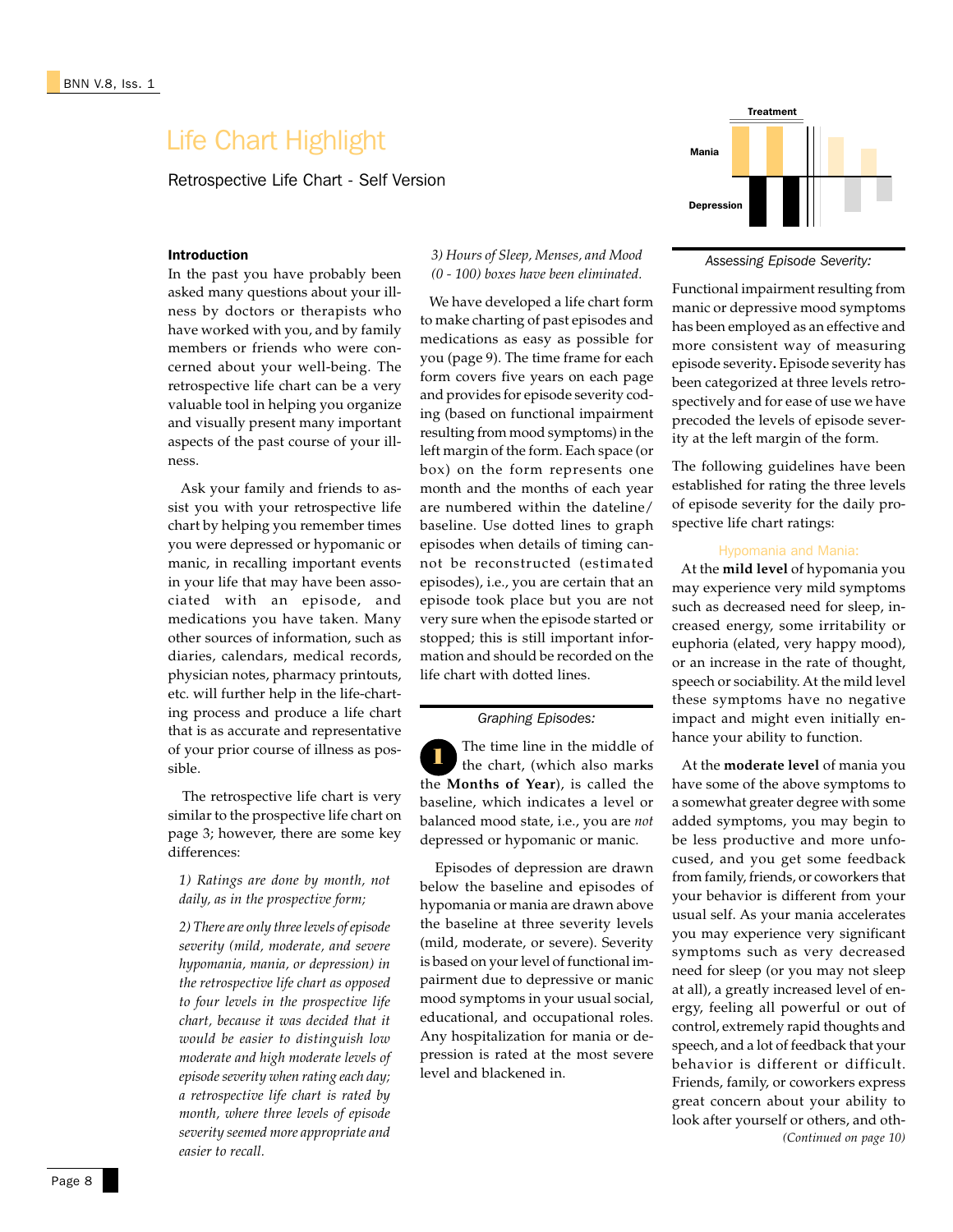

Retrospective life chart form for monthly tracking *Retrospective life chart form for monthly tracking*

Page 9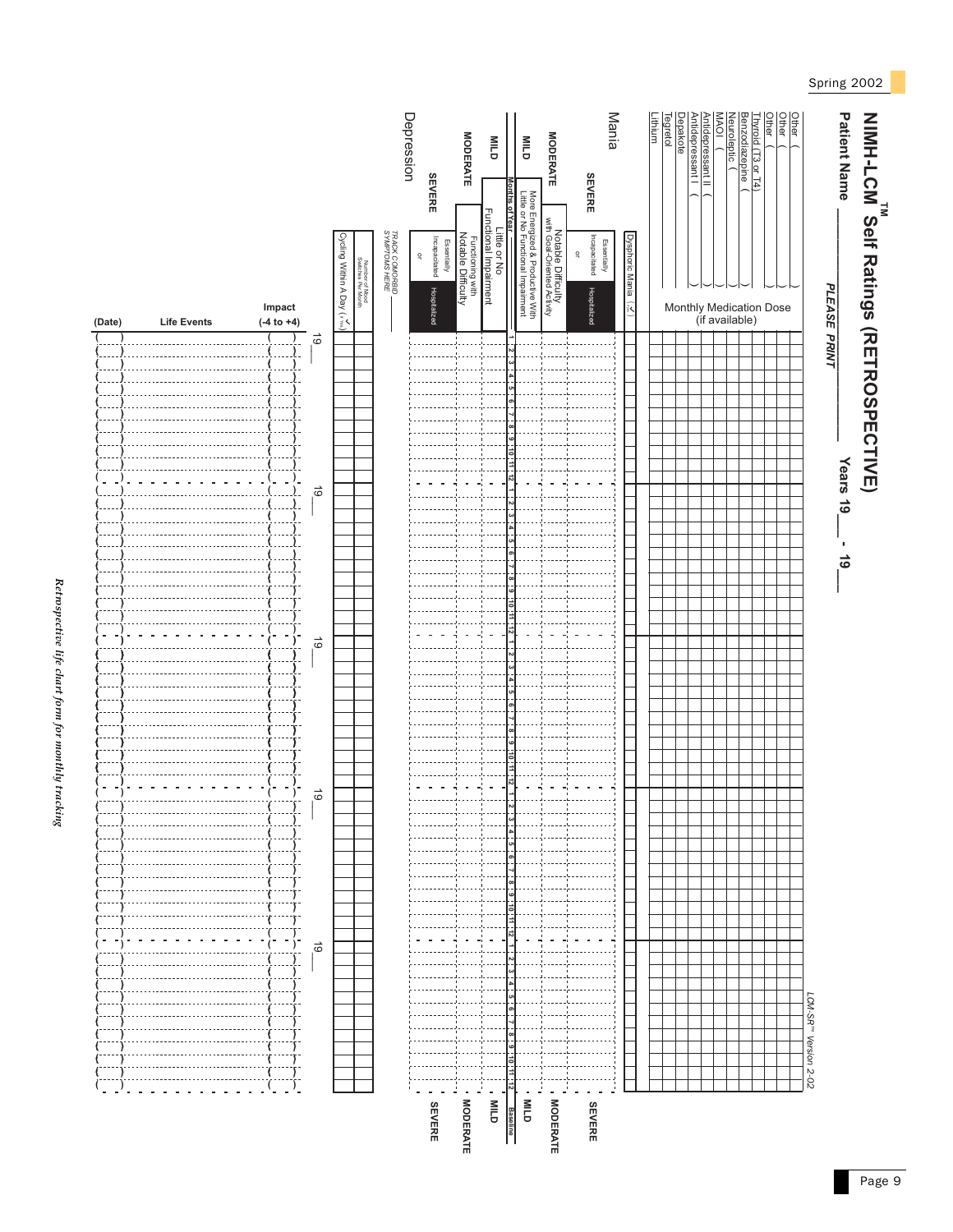#### Retrospective Life Chart *(Continued from page 8)*

ers may appear angry or frustrated with your behavior.

 At the **severe level** of the manic mood state there is an even greater increase in the above symptoms with much insistence by family and friends that you need medical attention, that your behavior is out of control, or they might take you to the hospital concerned that they and you cannot keep you safe any longer.

#### Dysphoric Hypomania or Mania:

 If you experienced increases in energy, activity, your rate of thinking and interactions (typical of hypomania or mania), but also with anger and irritability in the context of decreased need for sleep, you may have experienced what is known as dysphoric hypomania or mania, which occurs in about 40% of patients. Even if the activation felt driven, unpleasant, and was accompanied by anxiety, irritability, and anger, you were not slowed down or fatigued. Anxiety, irritability, anger and decreased sleep can also occur with agitated depression with pacing and ruminations, however, there is usually a sense of fatigue and slowness in responding.

 In months that you may have experienced such a dysphoric, unhappy, irritable hypomania or mania, put a checkmark in the **Dysphoric Mania** box above the mania section of the life chart form.

#### Depression:

 **Mild** depression represents a subjective sense of distress, a low mood, some social isolation, but you continue to function with little or no functional impairment.

 **Moderate** depression indicates that functioning in your usual roles (work, school, or with family) is more difficult due to depressive mood symptoms and requires extra time or effort (you have to push yourself to get things done). You may miss days from work, school, or other regular activities or responsibilities.

 **Severe** depression means that you are unable to function in any one of your usual social and occupational roles, i.e., you are unable to get out of bed, go to school or work, or carry out any of your routine functions, and you require much extra care at home, or need to be hospitalized.

In summary, the impairment in your ability to function that you experienced as a result of being hypomanic, manic, or depressed determines the severity rating of the episode when you graph the episode on your life chart.

#### *Frequent Cycling:*

If you were experiencing frequent cycling between a manic or depressive episode (or within a depressive or manic episode), indicate the range of the mood changes or switches, (i.e. the severity of the switch into the manic and depressive range using life chart episode severity criteria) by drawing vertical lines to the highest severity of hypomania or mania and depression you experienced. 2

 If you had ultra-rapid cycling (one or more full episodes lasting a week or less), indicate this by frequent, spaced lines above and below the baseline (to the appropriate level of severity) and simply mark the approximate total number of episodes or mood switches per month in the box marked **Number of Mood Switches Per Month** (rather than trying to exactly match the number of vertical lines above and below the baseline to the ultra-rapid episode occurrence).

 Ultradian cycling is defined by a clear shift between (or within) hypomanic or manic and depressive episodes within a day and is indicated by densely packed frequent lines above and below the baseline to the appropriate level of severity. If you recall such periods of ultradian cycling in the past, put a checkmark in the **Cycling Within a Day** box for any month you remember having experienced such distinct, rapid mood cycling within a day.

 If you experienced both patterns of cycling during a month (one or more full episodes lasting a week or less and periods of cycling within the day), continue to record the total approximate number of episodes or mood switches lasting a week or less in the **Number of Mood Switches Per Month** box and also put a check mark in the **Cycling Within a Day** box.

 Please note that typical diurnal mood variation, i.e., worse in the morning and a very gradual improvement during the day (or better in the morning with a gradual worsening as the day goes on) should not be counted as a mood switch.

### *Medications:*

Record each medication and dose you may have taken in the past in the **Medication** section. You can draw lines through each medication row for the medication that you have entered in the margin at the time point the medication was started. Be sure to indicate the dose at the start of a medication (if known) or any dose change that may have occurred over time. 3

#### *Comorbid Symptoms:*

Record any other illness symptoms you may have experienced, such as anxiety, number of panic attacks, alcohol use (i.e., number of drinks per day), binge eating, etc., in the space labeled **Track Comorbid Symptoms Here**. Indicate start and stop dates of these symptoms with arrows pointing to the date line. 4

#### *Life Events:*

5 Record important life events you may have experienced in any months in the **Life Events** section of the life chart.

*(Continued on page 11)*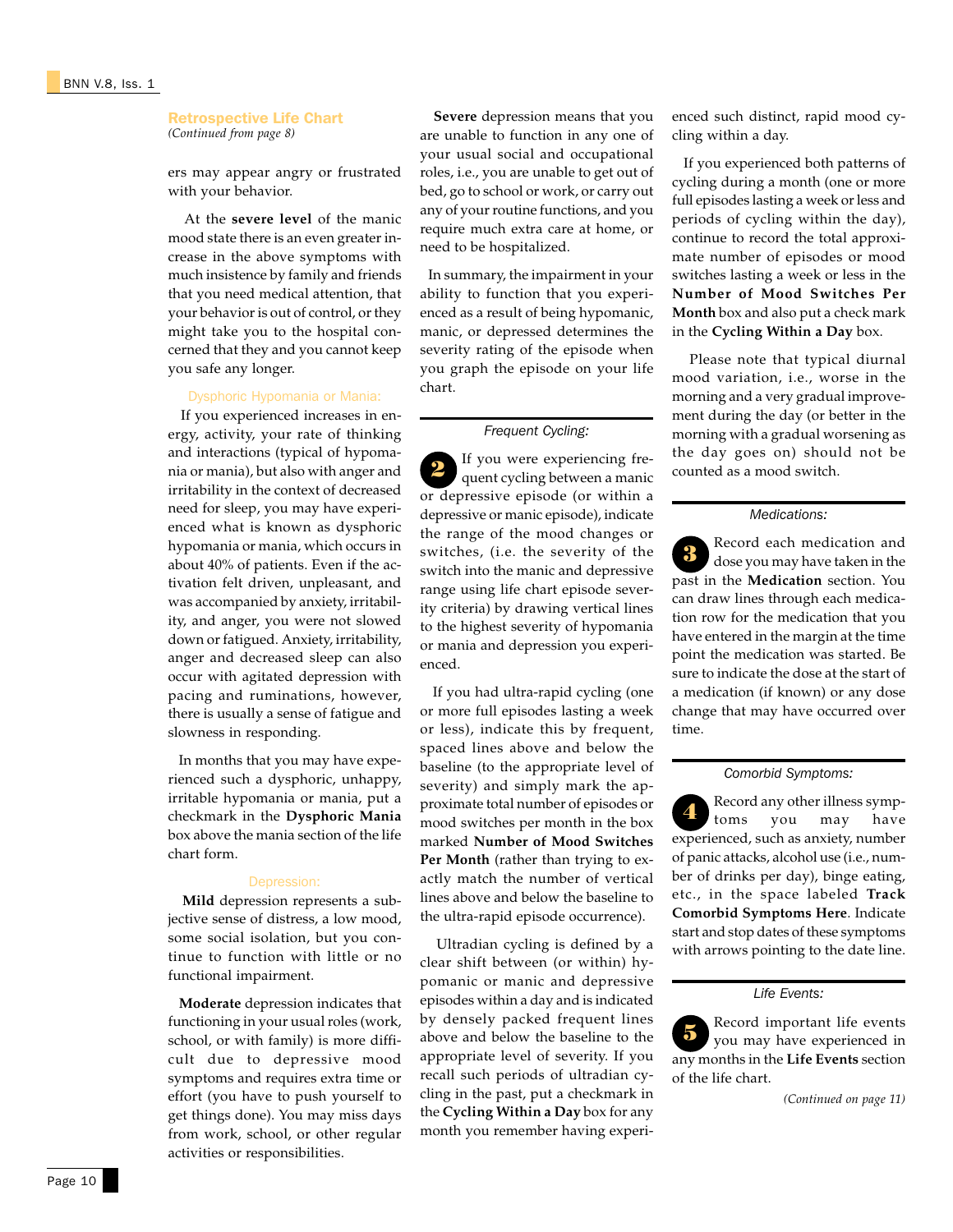#### Retrospective Life Chart *(Continued from page 10)*

 Also rate the impact each key life event had on you on a scale from +4 (extremely positive) to  $0$  (neutral) to -4 (extremely negative) and enter your rating in the **Impact (-4 to +4)** box available for each month. When rating the impact of the event, please consider how desirable the event was, how much you felt the event was under your control, how expected or anticipated the event was (or how unexpectedly it happened), how potentially disruptive the event was long-term, and how much it affected or lowered your self-esteem.

#### Summary

When you begin graphing your past episodes of mania and depression on the life chart it is generally easiest to start with the last year since this is probably the year you most clearly remember.

 Graph last year's episodes at the appropriate severity level (i.e., at the level of functional impairment resulting from mood symptoms) following the instructions and examples given here. Record the medications with doses whenever possible, as well as important life events you remember took place, or any additional events that may not be on the list.

Be sure to draw the degree of episode severity on the appropriate line of episode severity as indicated in the margin rather than in the middle of the boxes. For hypomania or mania draw the line along the top edge of the box and for depression draw the line along the bottom edge of the box at the severity level you determined was correct.

When you are finished with recording episodes, medications, and events for the last year, try to go back to the beginning of your illness following the same method of graphing episodes, medications, and whenever possible, events. Try to record as much information as you can recall at this

time and don't be worried if you can't remember exact dates, or all the names of the medications. If you remember that you were on an antidepressant medication but have forgotten the exact name, record it under the class of antidepressant medication (as precoded in the left margin), without a specific name. This is applicable to any other medication where you cannot recall the name; knowing the class of the medication with which you were treated will provide important information in itself with regard to past treatment responses and what might be the best next step in your treatment.

 Try to work forward in time from the onset of your illness but if you feel more comfortable working your way backward from the current time, or want to continue with a time period you remember well, proceed in that fashion. Many people work backward and forward in time on the life chart in a way that is most productive and helpful for them and provides them with the most information about their course of illness.

 The life chart graph can be a very basic or a more detailed picture of your course of illness depending on the information available and the amount of time you can spend on it as well as your current mood.

 Working on your life chart is easier when you are feeling better and it is generally helpful to review your chart again when you are well. Your personal records and recollections, insurance statements and bills, hospital or physician records, pharmacy printouts, performance reviews from work, school or college grades, disability statements, family and friends' recollections, all can assist you in recalling important times and possible mood episodes in your life. The lifecharting process is open-ended so that further information can be added to the life chart at any time as more material is gathered or when you are able to spend more time on it, but it will

be most helpful to you and your doctor if as many episodes and medications as possible can be graphed out in the beginning even if they are only estimated in terms of timing (i.e., using dotted lines). ■

## //www: bipolar

Websites on bipolar illness that may be helpful to you:

[www.jbrf.org](http://www.jbrf.org) Juvenile Bipolar Research Foundation

[pn.psychiatryonline.org](http://pn.psychiatryonline.org) American Psychiatric Association newspaper

[www.nami.org](http://www.nami.org) National Alliance for the Mentally Ill

[www.ndmda.org](http://www.ndmda.org) National Depressive and Manic-Depressive Association

[www.narsad.org](http://www.narsad.org) National Alliance for Research on

Schizophrenia and Depression [www.bpkids.org](http://www.bpkids.org) The Child and Adolescent

Bipolar Foundation [www.bpso.org](http://www.bpso.org) Bipolar Significant Others

[www.nimh.nih.gov/publicat/](http://www.nimh.nih.gov/publicat/childmenu.cfm)

[childmenu.cfm](http://www.nimh.nih.gov/publicat/childmenu.cfm) NIMH Child and Adolescent

Mental Health

[www.clinicaltrials.gov](http://www.clinicaltrials.gov) NIMH Clinical Trial Database

[www.stepbd.org](http://www.stepbd.org) Systematic Treatment Enhancement Program for Bipolar Disorder

[www.edc.gsph.pitt.edu/stard](http://www.edc.gsph.pitt.edu/stard/) Sequenced Treatment Alternatives to Relieve Depression [www.ncbi.nlm.nih.gov/entrez/](http://www.ncbi.nlm.nih.gov/entrez/query.fcgi) [query.fcgi](http://www.ncbi.nlm.nih.gov/entrez/query.fcgi) PubMed (National Library of Medicine) [www.nih.gov](http://www.nih.gov) National Institutes of Health www.bipolarnews.org

Bipolar Network News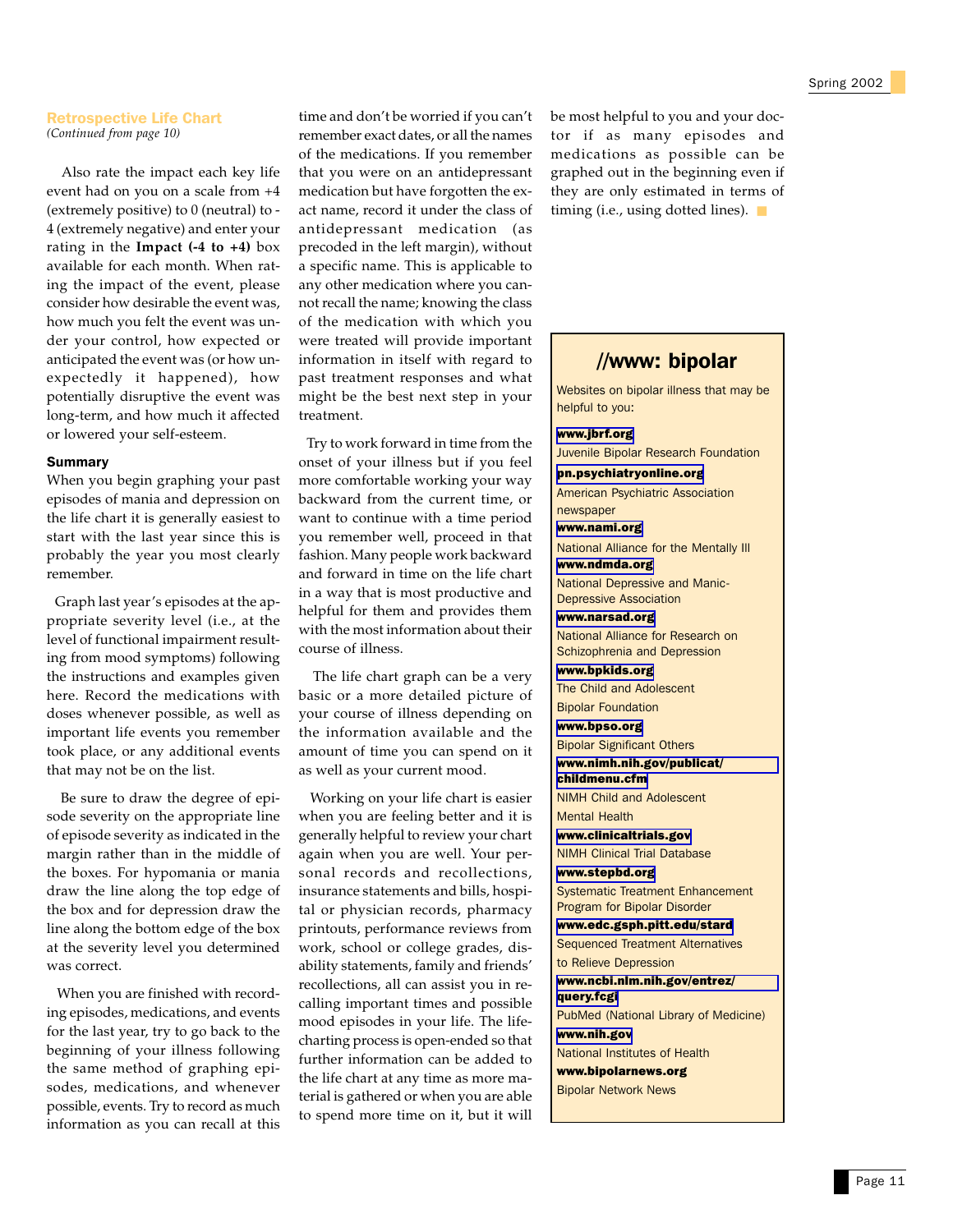## Life Chart Highlight

Kiddie Life Chart - Parental Prospective and Retrospective Versions

#### Introduction

At the turn of the twentieth century, the German psychiatrist Dr. Emil Kraepelin in his life chart graphs already showed early onset bipolar disorder in adolescents. The NIMH has developed a retrospective and prospective "Kiddie" life chart method for children and adolescents, to be completed by parents. Rather than defining illness phases as mania and depression, we categorized mood symptoms and behaviors (with associated functional impairment) as either activated or withdrawn.

 The following is a list of suggested steps for completing daily prospective life chart ratings of your child or adolescent. For an example of a completed life chart, see page 5, as the adult prospective life chart is similar in many ways. A retrospective kiddie life chart form and instructions are given on pages 14–15.

*Severity of Symptoms and Behaviors:*

Assess how much the child's or adolescent's **Activated** or **Withdrawn** behaviors have affected his or her ability to function in usual social or educational roles or interactions at home, with peers, or at school. Check the most prominent symptoms and behaviors for the month (see top box of form at right) and rate the degree of dysfunction caused by these symptoms and behaviors in the Activated and Withdrawn sections of the rating scale.

#### Activated:

 Draw a solid line along the dots according to the severity of impairment experienced; use the **top edge** of the **box for activated symptoms**:

 **Mild level:** Very energetic, enhanced functioning or slightly disorganized; happier or more irritable than usual;

 **Low Moderate level:** Some feedback and own observation that behavior is different or unusual; some problems with goal-oriented activities and social interactions;

 **High Moderate level:** Much feedback and own observation that behavior is out of control, highly unusual, bizarre, excessive;

 **Severe level:** Family and friends want child or adolescent in the hospital; he or she cannot be managed at home.

#### Normal/Usual

 Draw a line through the dateline in the middle (marked **Days of Month** and **Baseline**).

#### **Withdrawn**

 Draw a solid line along the dots according to the severity of impairment experienced; use the bottom edge of box for withdrawn symptoms:

 **Mild level:** Low mood, might seem a little withdrawn but essentially no impairment in all areas of daily activities;

 **Low Moderate level:** Some extra effort needed in usual roles, noticeable withdrawal, decrease in many activities;

 **High Moderate level:** Much extra effort needed; marked difficulty in usual activities, missed days from school;

 **Severe level**: Largely unable to function in any capacity.

 If hospitalized for Activated or Withdrawn symptoms and behaviors, blacken in boxes. Do not draw a line through the middle of a box.

Rate the approximate number of **Hours of Sleep** (rounded to the near-



est hour) that the child or adolescent had the night before. Do not count daytime naps.

#### *Psychosis:*

Put a check mark in the **Psychosis** box for any day the child or adolescent seems to exhibit psychotic symptoms such as paranoid thinking, hearing voices, bizarre behaviors, appearing mute and internally preoccupied, others.

#### *Medication:*

Enter the name and total dose taken per day in the **Interventions or Treatments** section. If your child participates in any type of therapy or other behavioral interventions, please record these in the same section and put a checkmark for the days the therapy occurred.

#### *Number of Switches:*

If behaviors and symptoms changed dramatically in the course of a day, indicate the greatest functional impact of these activated and depressive switches in the appropriate rating sections of the life chart by drawing vertical lines to the appropriate impairment level in the rating sections of the K-LCM (i.e., how much did the child's most activated and depressive/withdrawn symptoms of the day affect his or her ability to function). Estimate how often the behaviors and symptoms switched in a day and record the approximate number in the **Number of Switches/Day** box.

Record important events (and/or specific behaviors) in the **Life Events and Predominant Symptoms** section. Rate *(Continued on page 15)*

*Hours of Sleep:*

*Important Events of the Day:*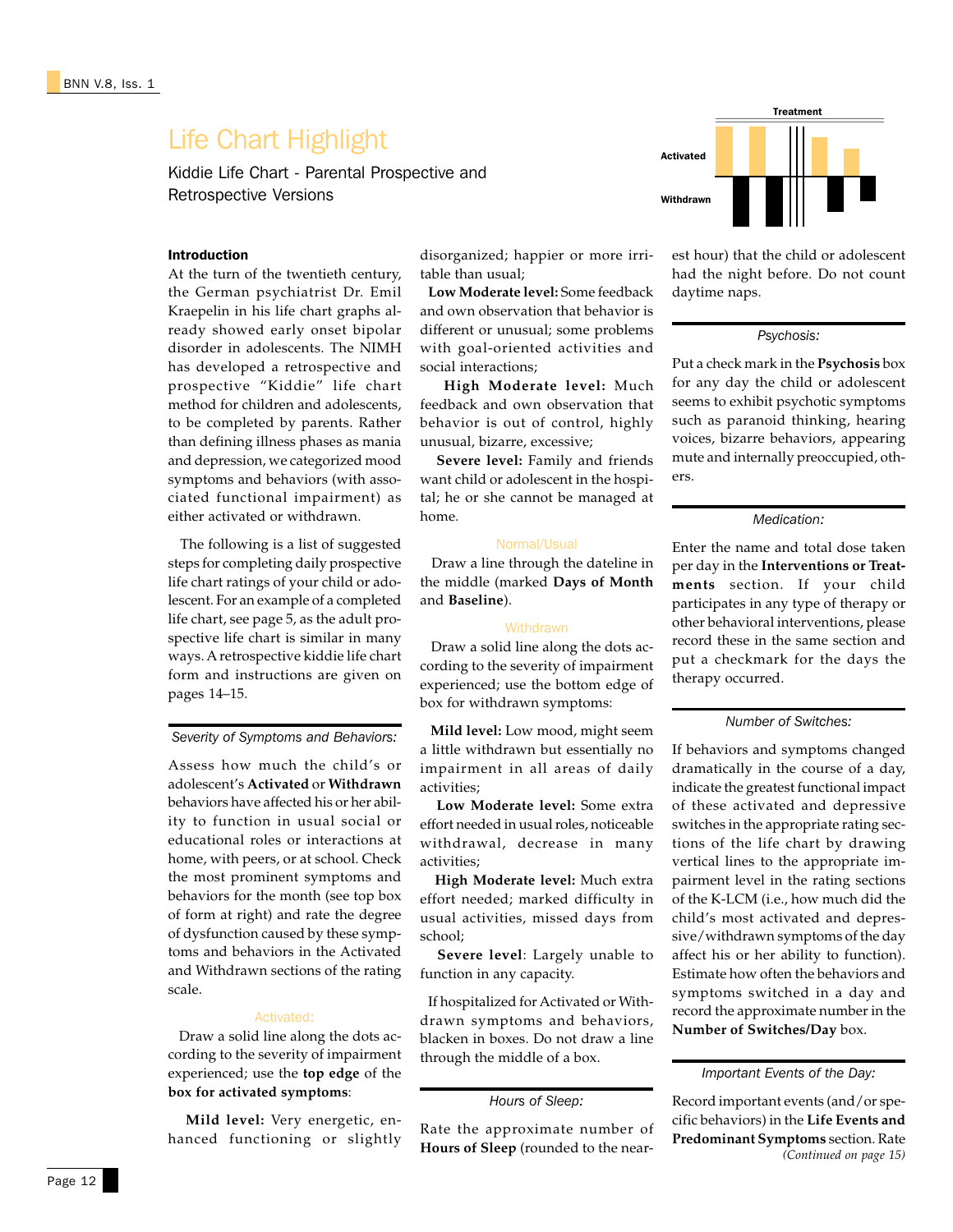## K-LCM™/P: The Child Life Chart Method - *Parent Daily* PROSPECTIVE Ratings

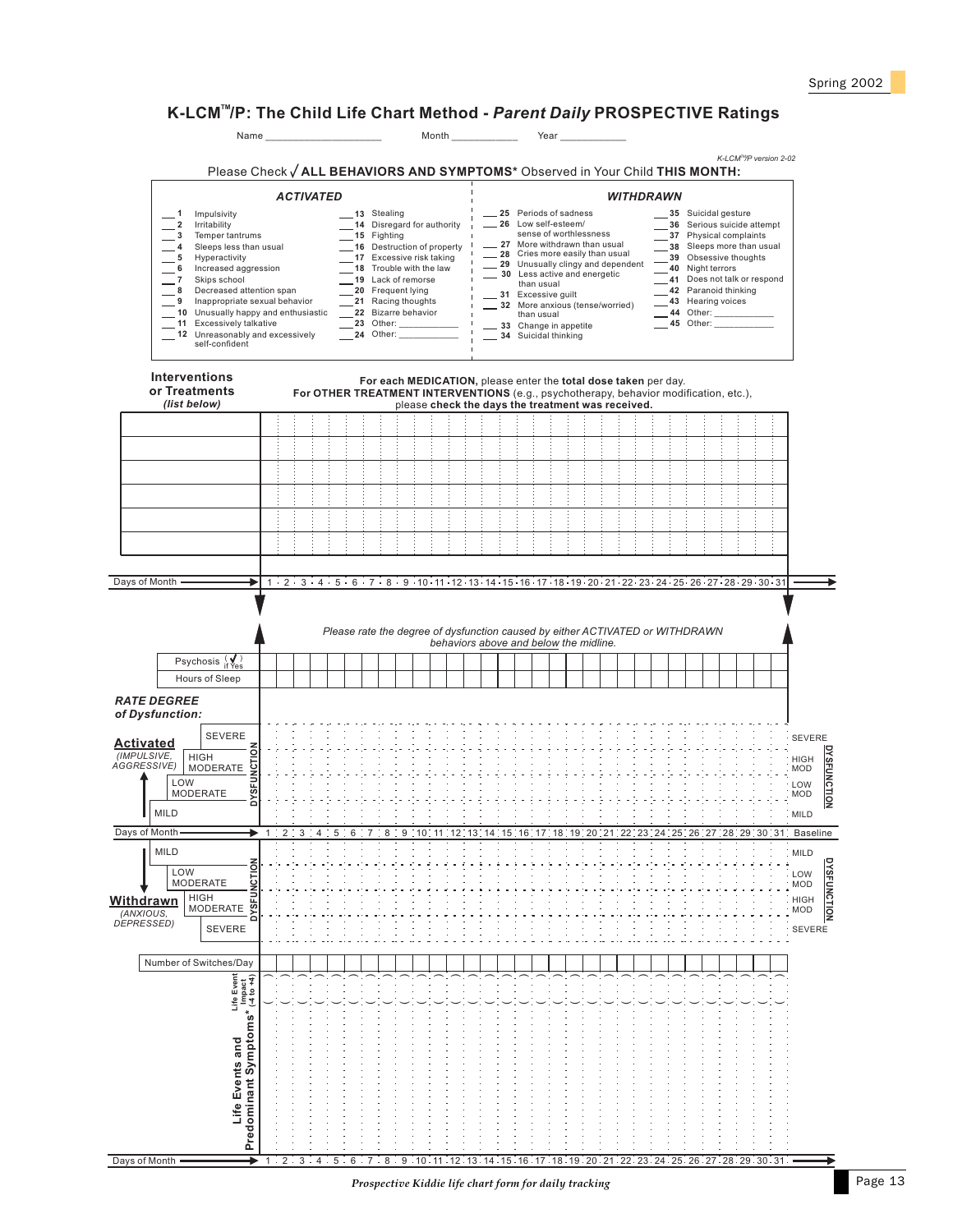## **K-LCM<sup>™</sup>/R: The Child Life Chart Method - Parents RETROSPECTIVE Ratings**

Patient Name Date Completed / /

Please Check V ALL BEHAVIORS AND SYMPTOMS\* Observed in Your Child During This THREE-YEAR Period:

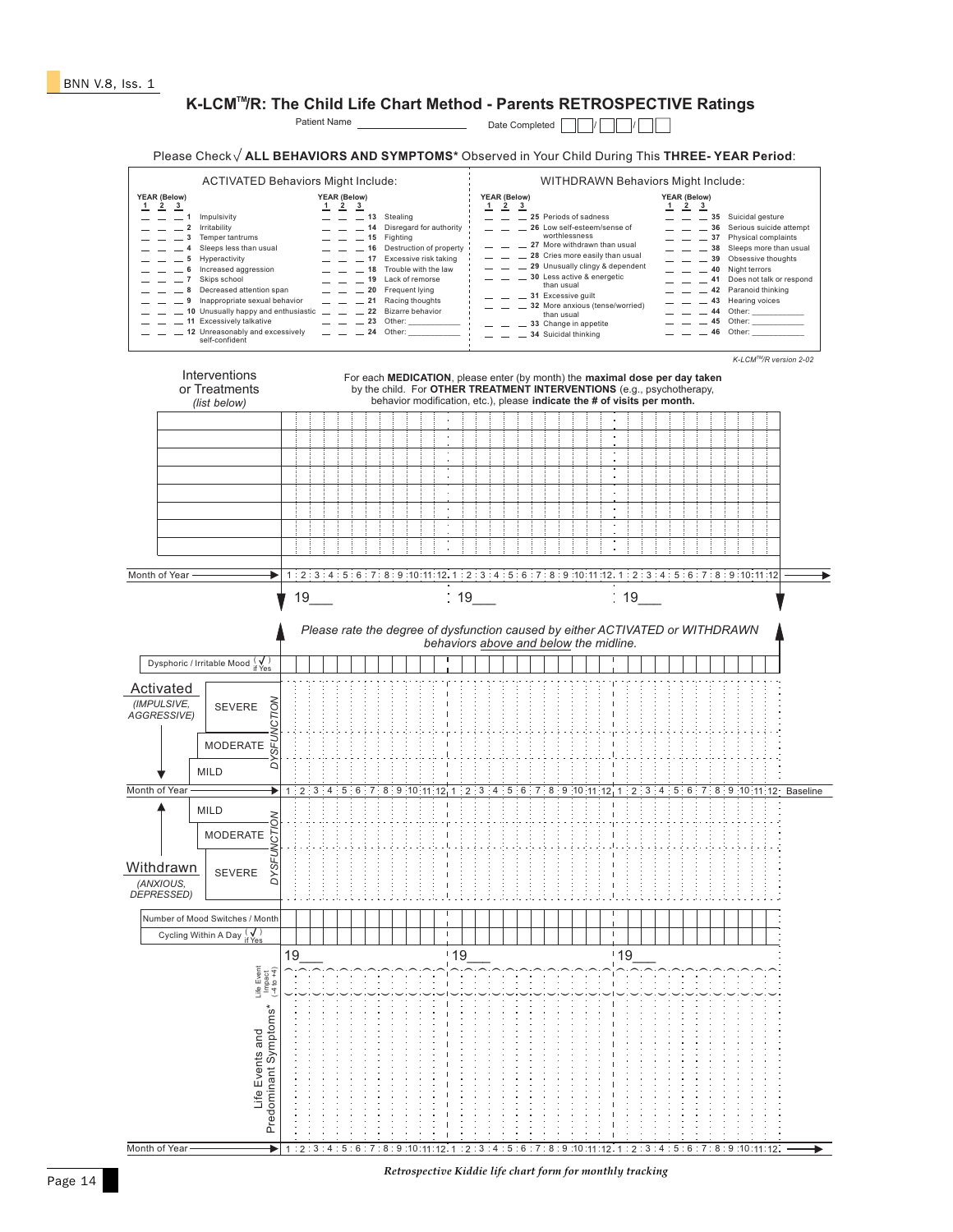#### Kiddie Prospective Life Chart *(Continued from page 12)*

the expected impact of each life event from extremely positive (+4) to neutral (0) to extremely negative (-4). Graph the severity of behaviors and/ or symptoms in the activated and withdrawn sections of the life chart.

#### Retrospective Kiddie Life Chart

The retrospective kiddie life chart is very similar to the prospective life chart on page 13; however, there are some key differences:

*1) Ratings are done by month, not daily, as in the prospective form;*

*2) There are only three levels of episode severity (mild, moderate, and severe) as opposed to four levels in the prospective kiddie life chart;*

*3) Hours of Sleep and Psychosis boxes have been eliminated;*

*4) A box for Number of Mood Switches/Month has been added as well as a checkbox for Cycling Within a Day if it occurred in the month you are rating.*

*Severity of Symptoms and Behaviors:*

Assess how much the child's or adolescent's **Activated** or **Withdrawn** behaviors affected his or her ability to function in usual social or educational roles or interactions at home, with peers, or at school. Check the most prominent symptoms and behaviors for each year on the three-year form (see top box of form at left).

**Note:** For example if the first year on the three-year form you are rating is 1996, this would be year 1; year 3 would be 1998.

 Rate the degree of dysfunction caused by these symptoms and behaviors in the Activated and Withdrawn sections of the rating scale for each month of the rated year.

#### Activated:

 Draw a solid line along the dots according to the severity of impairment experienced; use the **top edge** of the **box for activated symptoms**:

 **Mild level:** Very energetic, enhanced functioning or slightly disorganized; happier or more irritable than usual;

 **Moderate level:** Some feedback and own observation that behavior is different or unusual; some problems with goal-oriented activities and social interactions; illness may progress so that much feedback and own observation that behavior is out of control, highly unusual, bizarre, excessive;

 **Severe level:** Family and friends want child or adolescent in the hospital; he or she cannot be managed at home.

#### Normal/Usual

 Draw a line through the dateline in the middle (marked **Month of Year** and **Baseline**).

#### **Withdrawn**

 Draw a solid line along the dots according to the severity of impairment experienced; use the **bottom edge** of **box for withdrawn symptoms**:

 **Mild level:** Low mood, might seem a little withdrawn but essentially no impairment in all areas of daily activities;

 **Moderate level:** Some extra effort needed in usual roles, noticeable withdrawal, decrease in many activities; illness may progress so that much extra effort needed, marked difficulty in usual activities, missed days from school;

 **Severe level**: Largely unable to function in any capacity.

 If hospitalized for Activated or Withdrawn symptoms and behaviors, blacken in boxes. Do not draw a line through the middle of a box.

#### Dysphoric / Irritable Mood

 If your child exhibits both activated symptoms **and** withdrawn symptoms at the same time in a given month, put a check mark in the **Dysphoric / Irritable Mood** box. For example, your child could be highly activated, energetic, and irritable, but also very anxious, fearful, or suicidal at the same time.

#### *Medication:*

Enter ( by month) the name and dose taken in the **Interventions or Treatments** section. If your child participated in any type of therapy or other behavioral interventions, please record these in the same section as indicated by putting checkmarks in the appropriate month for the year you are rating.

#### *Number of Switches:*

If behaviors and symptoms changed from activated to withdrawn or vice versa in the course of a month in a given year, indicate the greatest functional impact of these activated and depressive states in the appropriate rating sections of the life chart by drawing vertical lines to the appropriate impairment level in the rating sections of the K-LCM (i.e., how much did the child's most activated and depressive/withdrawn symptoms in a rated month affect his or her ability to function). Estimate how often the behaviors and symptoms switched in a month and record the approximate number in the **Number of Mood Switches/Month** box.

#### *Cycling Within a Day:*

If you noticed your child was dramatically alternating between distinct activated and withdrawn moods within a day in a given month, please place a check mark in the **Cycling Within a Day** box for that month.

*Important Events of the Day:*

Record important life events (and/or specific behaviors) in the **Life Events and Predominant Symptoms** section. Rate the expected impact of each life event from extremely positive (+4) to neutral (0) to extremely negative (-4). Graph the severity of behaviors and/ or symptoms in the activated and withdrawn sections of the life chart. ■